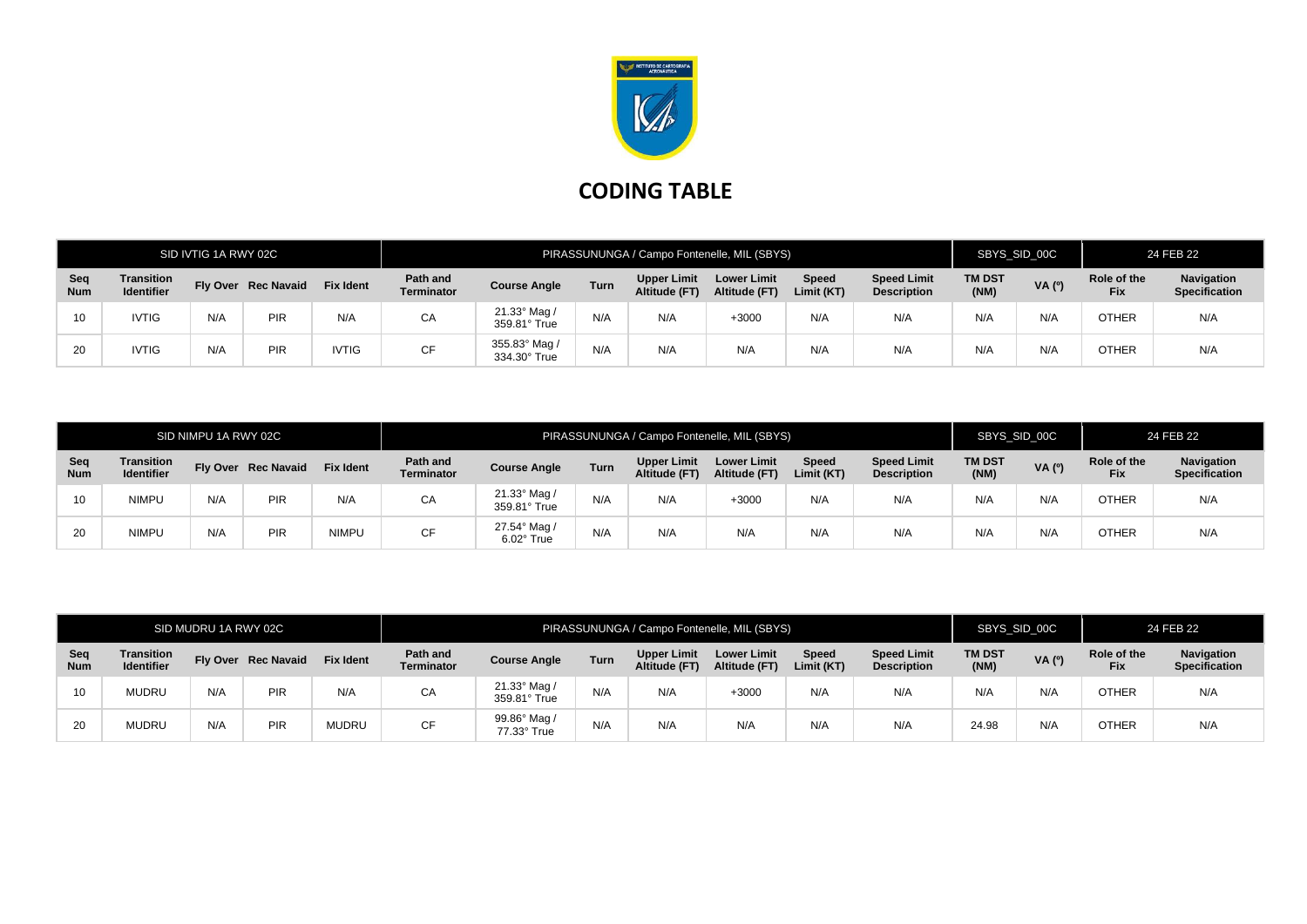|                   |                                 | SID UTLOT 1A RWY 02C |                     |                  | PIRASSUNUNGA / Campo Fontenelle, MIL (SBYS) |                               |      |                                     |                                     |                            |                                          | SBYS_SID_00C          |        | 24 FEB 22                 |                                    |
|-------------------|---------------------------------|----------------------|---------------------|------------------|---------------------------------------------|-------------------------------|------|-------------------------------------|-------------------------------------|----------------------------|------------------------------------------|-----------------------|--------|---------------------------|------------------------------------|
| Seq<br><b>Num</b> | Transition<br><b>Identifier</b> |                      | Fly Over Rec Navaid | <b>Fix Ident</b> | Path and<br><b>Terminator</b>               | <b>Course Angle</b>           | Turn | <b>Upper Limit</b><br>Altitude (FT) | <b>Lower Limit</b><br>Altitude (FT) | <b>Speed</b><br>Limit (KT) | <b>Speed Limit</b><br><b>Description</b> | <b>TM DST</b><br>(NM) | VA (0) | Role of the<br><b>Fix</b> | Navigation<br><b>Specification</b> |
| 10                | <b>UTLOT</b>                    | N/A                  | PIR                 | N/A              | CA                                          | 21.33° Mag /<br>359.81° True  | N/A  | N/A                                 | $+3000$                             | N/A                        | N/A                                      | N/A                   | N/A    | <b>OTHER</b>              | N/A                                |
| 20                | <b>UTLOT</b>                    | N/A                  | N/A                 | <b>PIR</b>       | DF                                          | N/A                           | R    | N/A                                 | N/A                                 | N/A                        | N/A                                      | N/A                   | N/A    | <b>OTHER</b>              | N/A                                |
| 30                | <b>UTLOT</b>                    | N/A                  | PIR                 | <b>UTLOT</b>     | <b>CF</b>                                   | 247.60° Mag /<br>226.08° True | N/A  | N/A                                 | N/A                                 | N/A                        | N/A                                      | 42.27                 | N/A    | <b>OTHER</b>              | N/A                                |

| SID ESMIV 1A RWY 02C |                                        |     |                     |                  | PIRASSUNUNGA / Campo Fontenelle, MIL (SBYS) |                               |      |                                     |                                     |                            |                                          | SBYS_SID_00C          |       | 24 FEB 22                 |                                    |
|----------------------|----------------------------------------|-----|---------------------|------------------|---------------------------------------------|-------------------------------|------|-------------------------------------|-------------------------------------|----------------------------|------------------------------------------|-----------------------|-------|---------------------------|------------------------------------|
| Seq<br><b>Num</b>    | <b>Transition</b><br><b>Identifier</b> |     | Fly Over Rec Navaid | <b>Fix Ident</b> | Path and<br><b>Terminator</b>               | <b>Course Angle</b>           | Turn | <b>Upper Limit</b><br>Altitude (FT) | <b>Lower Limit</b><br>Altitude (FT) | <b>Speed</b><br>Limit (KT) | <b>Speed Limit</b><br><b>Description</b> | <b>TM DST</b><br>(NM) | VA(°) | Role of the<br><b>Fix</b> | Navigation<br><b>Specification</b> |
| 10                   | <b>ESMIV</b>                           | N/A | PIR                 | N/A              | CA                                          | 21.33° Mag /<br>359.81° True  | N/A  | N/A                                 | +3000                               | N/A                        | N/A                                      | N/A                   | N/A   | <b>OTHER</b>              | N/A                                |
| 20                   | <b>ESMIV</b>                           | N/A | PIR                 | <b>ESMIV</b>     | <b>CF</b>                                   | 304.07° Mag /<br>282.87° True |      | N/A                                 | N/A                                 | N/A                        | N/A                                      | N/A                   | N/A   | OTHER                     | N/A                                |

|                   |                                        | SID PUKLA 1A RWY 02C |                     |                  | PIRASSUNUNGA / Campo Fontenelle, MIL (SBYS) |                                     |      |                                     |                                     |                            |                                          |                       | SBYS_SID_00C |                           | 24 FEB 22                          |  |
|-------------------|----------------------------------------|----------------------|---------------------|------------------|---------------------------------------------|-------------------------------------|------|-------------------------------------|-------------------------------------|----------------------------|------------------------------------------|-----------------------|--------------|---------------------------|------------------------------------|--|
| Seq<br><b>Num</b> | <b>Transition</b><br><b>Identifier</b> |                      | Fly Over Rec Navaid | <b>Fix Ident</b> | Path and<br><b>Terminator</b>               | <b>Course Angle</b>                 | Turn | <b>Upper Limit</b><br>Altitude (FT) | <b>Lower Limit</b><br>Altitude (FT) | <b>Speed</b><br>Limit (KT) | <b>Speed Limit</b><br><b>Description</b> | <b>TM DST</b><br>(NM) | VA (0)       | Role of the<br><b>Fix</b> | Navigation<br><b>Specification</b> |  |
| 10 <sup>°</sup>   | <b>PUKLA</b>                           | N/A                  | PIR                 | N/A              | CA                                          | $21.33^\circ$ Mag /<br>359.81° True | N/A  | N/A                                 | $+3000$                             | N/A                        | N/A                                      | N/A                   | N/A          | <b>OTHER</b>              | N/A                                |  |
| 20                | <b>PUKLA</b>                           | N/A                  | N/A                 | PIR              | DF                                          | N/A                                 |      | N/A                                 | N/A                                 | N/A                        | N/A                                      | N/A                   | N/A          | <b>OTHER</b>              | N/A                                |  |
| 30                | <b>PUKLA</b>                           | N/A                  | PIR                 | <b>PUKLA</b>     | CF                                          | 154.46° Mag /<br>132.93° True       | N/A  | N/A                                 | N/A                                 | N/A                        | N/A                                      | 32.69                 | N/A          | <b>OTHER</b>              | N/A                                |  |